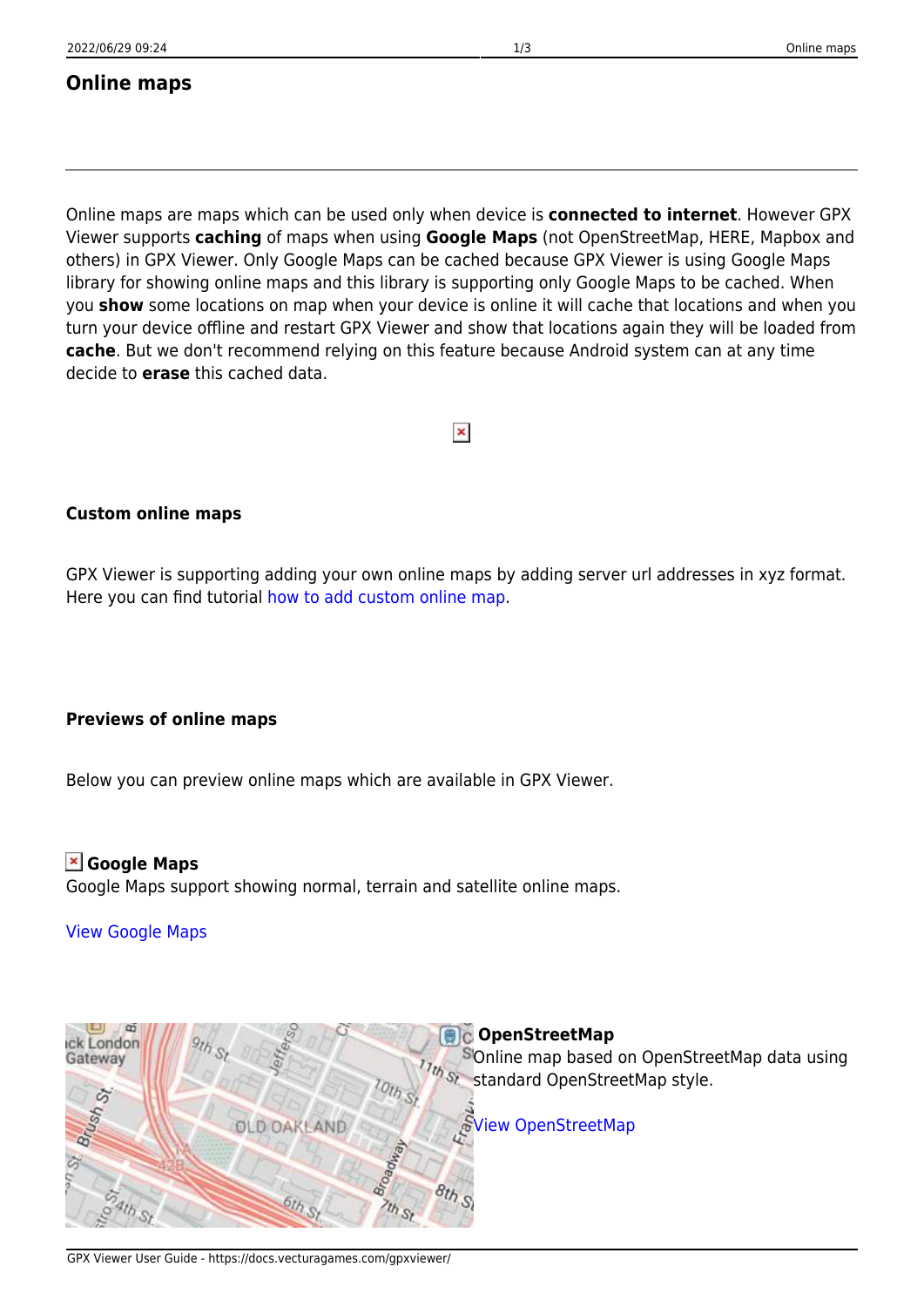

#### **ÖPNVKarte**

Worldwide online map highlighting public transport information (busses, trams, trains, stops etc.) based on Openstreetmap data.

#### [View ÖPNVKarte](https://www.öpnvkarte.de)



#### **OpenTopoMap**

OpenTopoMap is a online map aiming at rendering topographic maps from OpenStreetMap and SRTM data.

[View OpenTopoMap](https://opentopomap.org)



#### **Stamen**

Online maps based on OpenStreetMap data with Terrain, Toner and Watercolor styles.

[View Stamen](http://maps.stamen.com)



#### **Mapbox**

Mapbox has many beautiful online maps based on OpenStreetMap data.

[View Mapbox](https://www.mapbox.com/maps)